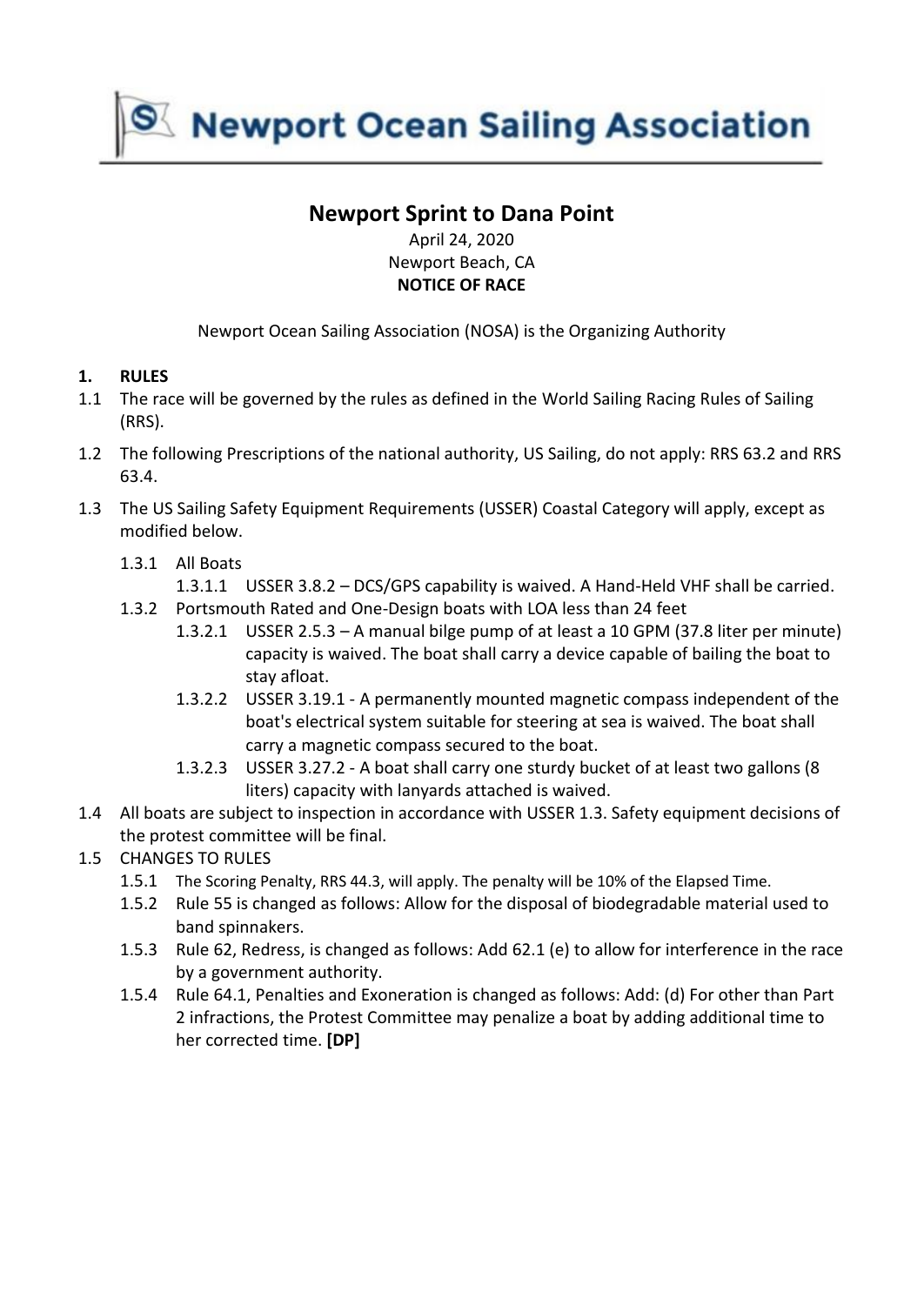## **2. ADVERTISING**

- 2.1 Advertising on a boat shall comply with the requirements of ISAF Regulation 20 for Category A.
- 2.2 Boats may be required to display advertising chosen and supplied by the organizing authority. If this rule is broken, World Sailing Regulation 20.9.2 applies. **[DP]**

## **3. ELIGIBILITY and CLASSES**

- 3.1 This regatta is open to boats in the PHRF monohull Class and the ORCA multihull Class with a current valid rating for the Class entered.
- 3.2 This regatta is open to One-Design boats, Portsmouth rated boats, and Unlimited class boats with a minimum Overall Length of 13 feet, and able to be righted by on-board crew (intended for boats not eligible for PHRF or ORCA ratings).
- 3.3 The regatta is open to very high-performance boats, which may enter the Unlimited class, subject to approval by NOSA (intended for boats not eligible for PHRF or ORCA ratings).
- 3.4 The PHRF Class will be comprised of PHRF monohulls racing handicap in the following classes:
	- 3.4.1 PHRF Spinnaker classes
	- 3.4.2 PHRF Non-Spinnaker classes
- 3.5 The ORCA Class will be comprised of ORCA multihulls racing handicap in the following classes: 3.5.1 ORCA classes
- 3.6 The One-Design Class will be comprised of One Design boats racing elapsed time in the following classes:

3.6.1 One Design classes

3.7 The Portsmouth class will be comprised of Portsmouth rated multihulls and monohulls in the following classes:

3.7.1 Portsmouth classes

- 3.8 NOSA will determine the actual start-classes based on actual entries.
- 3.9 NOSA reserves the right to move a boat to a class that is deemed appropriate.

### **4. ENTRY**

- 4.1 Eligible boats may enter by completing the registration form located on-line at [www.nosa.org](http://www.nosa.org/) and paying the applicable fee.
- 4.2 On-line entry is available after posting of the Notice of Race
- 4.3 No entry forms will be accepted later than 1700, Thursday April 9, 2020.
- 4.4 Any boat that has its rating changed after having submitted an Entry Form shall provide NOSA with the new rating as soon as possible, but in no case later than 1700, Thursday, April 9, 2020, and shall contact NOSA to determine its appropriate class based on the new rating. Any boat whose rating is changed after 1700, Thursday, April 9, 2020 shall race under its original rating.

#### **5. FEES**

5.1 Fees are as follows:

| LOA                            | <b>FFF</b>        |
|--------------------------------|-------------------|
| 50 feet or more                | <b>S95</b>        |
| Less than 50 feet              | <b>S75</b>        |
| Late Entry Fee (After April 1) | Entry Fee + \$100 |

5.2 Fees include a Yellow Brick Tracker provided for the boat.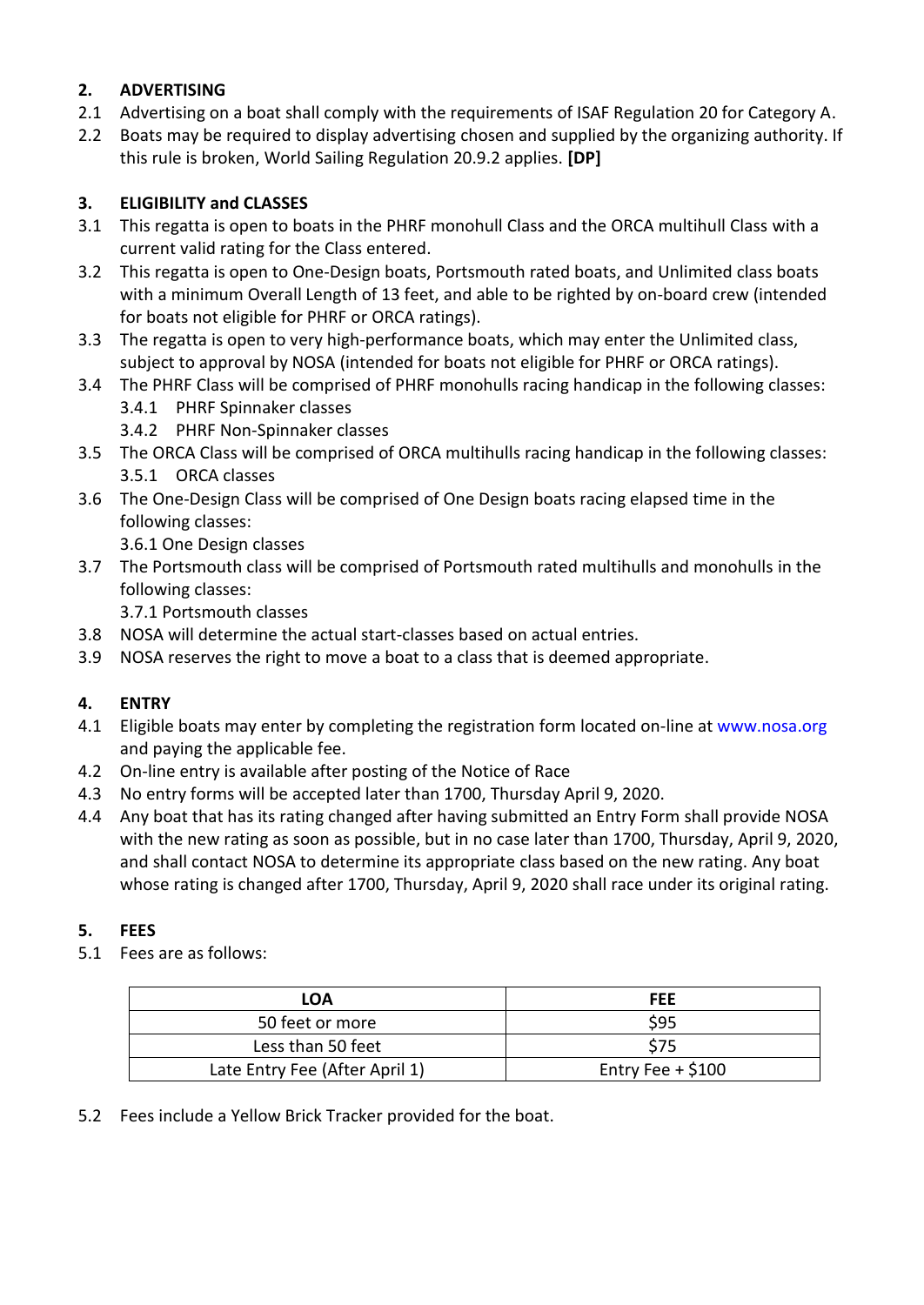### **6. SCHEDULE**

- 6.1 The scheduled time of the warning signal for the first start class is 1055 on Friday, April 24, 2020. Refer to the Start-Class Flags and Start Times document for details.
- 6.2 Class designations, starting assignments, and class identification backstay flags will be made available on the NOSA website [www.nosa.org](http://www.nosa.org/) no later than Friday, April 17, 2020.
- 6.3 The Time Limit is 1830, Friday, April 24, 2020

#### **7. SAILING INSTRUCTIONS**

7.1 Sailing Instructions will be available on [www.nosa.org](file:///C:/Users/BillG/Dropbox/NOSA/VC%20Race/Docs%20in%20process/www.nosa.org) no later than Thursday, April 9, 2020, and a limited number of printed copies will be available at Packet Pickup.

#### **8. COURSE**

8.1 The race will begin off Balboa Pier, Newport Beach CA and end off Dana Point Harbor entrance, Dana Point, CA, a distance of about 14 nm.

#### **9. PENALTY SYSTE**M

- 9.1 The Scoring Penalty, RRS 44.3, will apply. The penalty will be 10% of the Elapsed Time.
- 9.2 Boats protested and found by the Protest Committee following a hearing to have broken a rule for equipment or safety violation under US Safety Equipment Regulations (USSER) or US Coast Guard (USCG) requirements, shall be penalized. The Protest Committee will apply a minimum of ten (10) minutes added to the boat's recorded elapsed time, up to a maximum of disqualification (DSQ) for each found violation. This changes rule 64.1. **[DP]**

#### **10. SCORING**

- 10.1 Boats competing in the ORCA Class shall be scored based on the boat's ORCA TOT Rating.
- 10.2 Boats competing in the PHRF Class shall be scored based on the boat's PHRF Base Off-Wind Course (OWC) Rating.
	- 10.2.1 Boats competing in a PHRF Non-Spinnaker class will be scored based on the boat's PHRF Base Offwind Course (OWC) Rating plus its PHRF Non-Spinnaker Offset.
- 10.3 One-Design classes shall be scored based on Elapsed Time.
- 10.4 Boats competing in the Portsmouth class will be scored on the boat's Portsmouth rating.
- 10.5 Boats in the Unlimited class will be scored on Elapsed Time.

### **11. PRIZES**

- 11.1 NOSA will present Trophies as listed in Attachment 1.
- 11.2 NOSA will present starting class take-home trophies based on the number of entries as follows:

| <b>NUMBER OF ENTRIES</b>    | <b>NUMBER OF TROPHIES</b>     |
|-----------------------------|-------------------------------|
| One $(1)$ to Five $(1)$     | Trophy to 1st Place           |
| Six (6) to Ten (10)         | Trophies to 1st and 2nd Place |
| Eleven (11) to Fifteen (15) | Trophies 1st thru 3rd Places  |
| Sixteen (16) to Twenty (20) | Trophies 1st thru 4th Places  |
| Twenty-One (21) or More     | Trophies 1st thru 5th Places  |
|                             |                               |

### **12. DISCLAIMER OF LIABILITY**

12.1 Competitors participate in the regatta entirely at their own risk. See rule 4, Decision to Race. The organizing authority will not accept any liability for material damage or personal injury or death sustained in conjunction with or prior to, during, or after the regatta.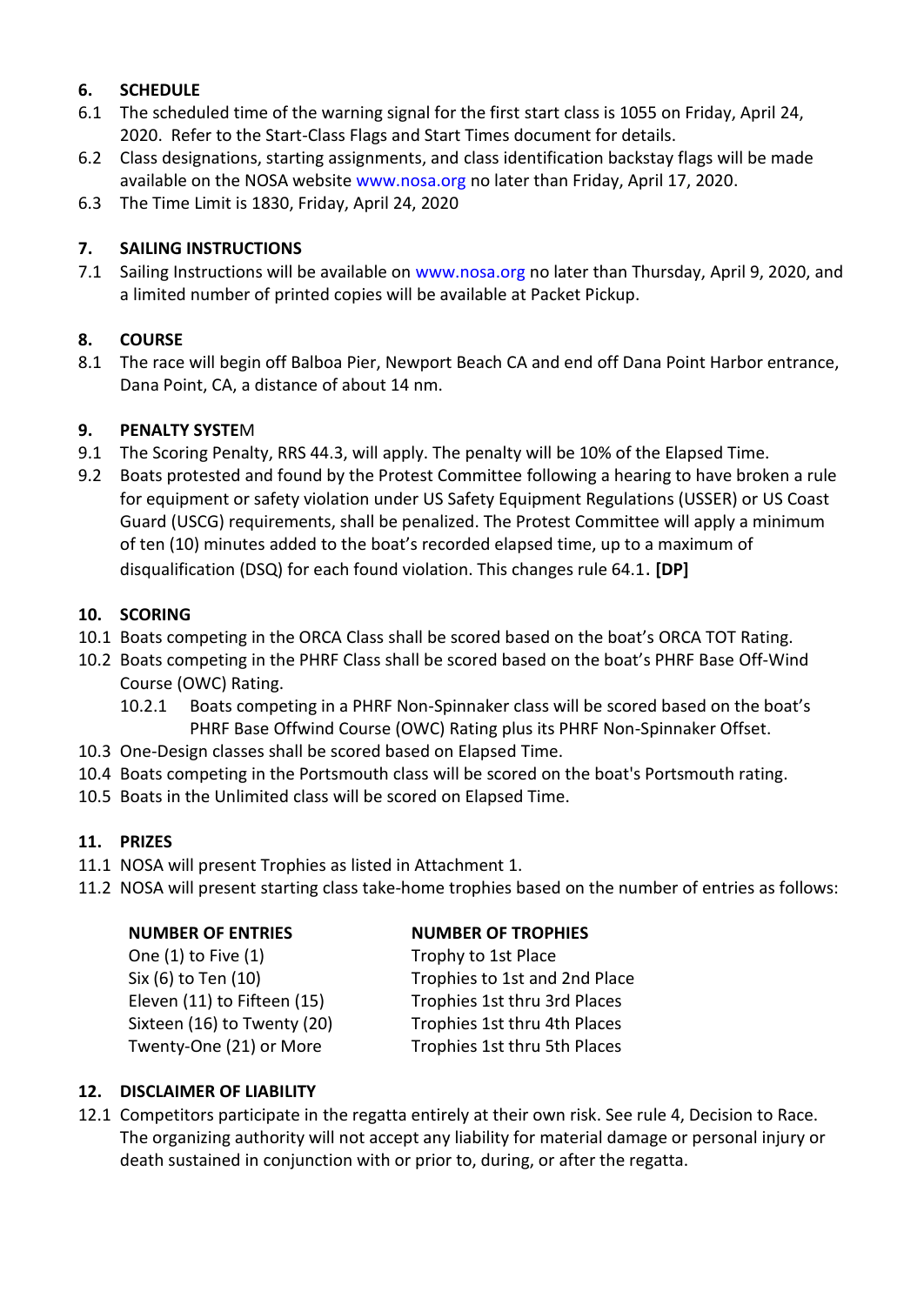#### **13. INSURANCE**

13.1 Each participating boat shall be insured with valid third-party liability insurance with a minimum cover of \$300,000 USD per incident or the equivalent.

#### **14. AMENDMENTS TO THIS NOTICE**

14.1 NOSA reserves the right to amend this Notice of Race. The Notice of Race and any Amendments will be posted on the NOSA website, [www.nosa.org](http://www.nosa.org/)

#### **15. COMMUNICATION WITH COMPETITORS**

15.1 The Official Notice Board prior to the race start is located on the NOSA website[, www.nosa.org](file:///C:/Users/BillG/Dropbox/NOSA/VC%20Race/Docs%20in%20process/www.newporttoensenada.com)

#### **16. RIGHT TO USE NAME AND LIKENESS**

16.1 By participating in this race, a competitor automatically grants to the organizers and its sponsors the right, in perpetuity, to make, use, and show from time to time at their discretion, any still or motion pictures and live, taped, or filmed television and other reproductions of him or her without compensation.

#### **17. FURTHER INFORMATION**

- 17.1 For additional information please contact NOSA at [info@nosa.org](mailto:info@nosa.org) or 949-644-1023
- 17.2 NOSA mailing address is P.O. Box 7485, Newport Beach, CA 92658

*The notation '[DP]' in a rule in the NOR means that the penalty for a breach of that rule may, at the discretion of the protest committee, be less than disqualification.*